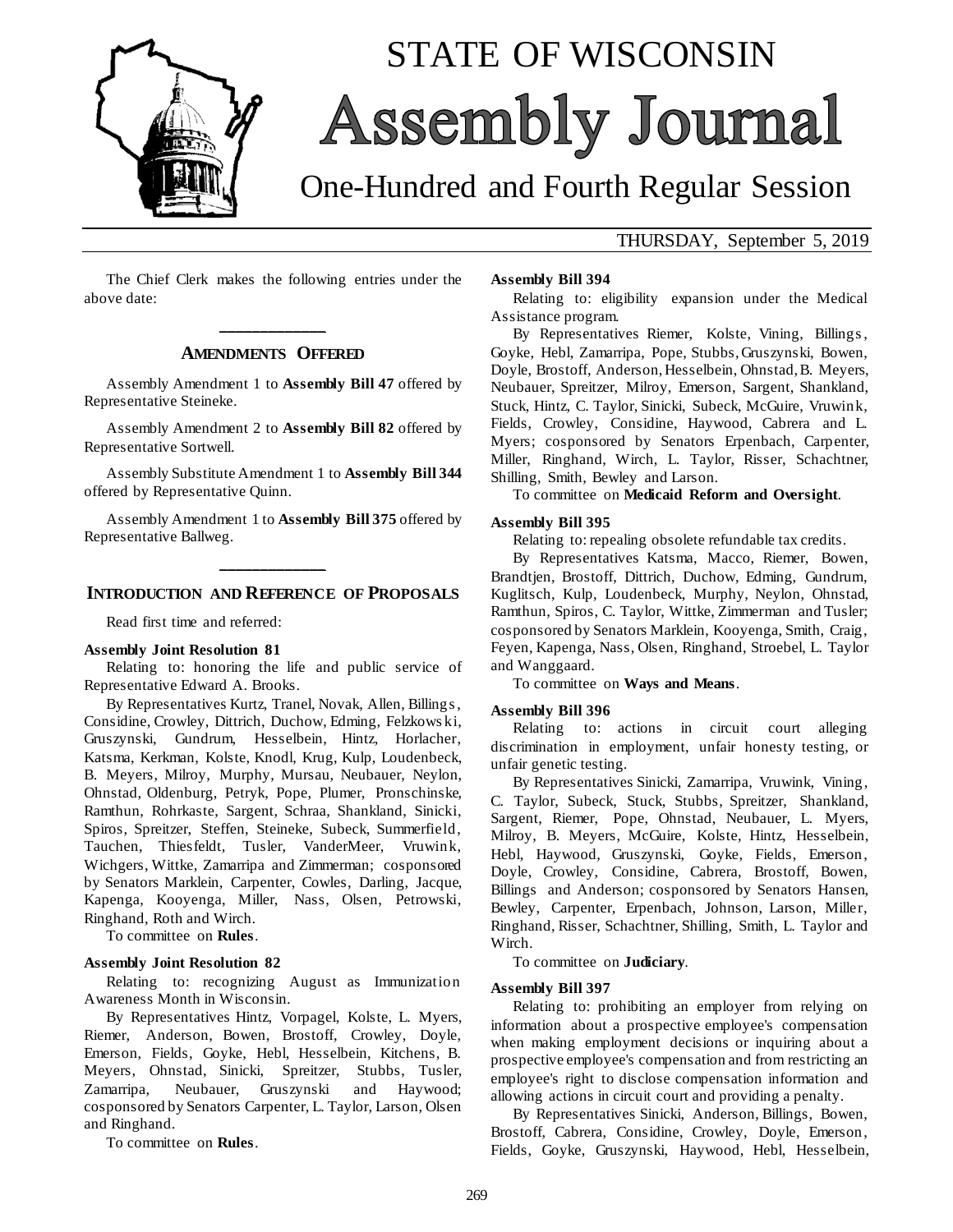Hintz, Kolste, McGuire, B. Meyers, Milroy, L. Myers, Neubauer, Ohnstad, Pope, Riemer, Sargent, Shankland, Spreitzer, Stubbs, Stuck, Subeck, C. Taylor, Vining, Vruwink and Zamarripa; cosponsored by Senators Hansen, Wirch, L. Taylor, Smith, Shilling, Schachtner, Risser, Ringhand, Miller, Larson, Johnson, Erpenbach and Carpenter.

#### To committee on **Labor and Integrated Employment**.

#### **Assembly Bill 398**

Relating to: the treatment of a pregnant or postpartum person in prison and county jail.

By Representatives Subeck, Crowley, Tusler, Kulp, Skowronski, Sargent, Anderson, Billings, Brostoff, Goyke, Zamarripa, Spreitzer, Pope, Ohnstad, Emerson, Stubbs, Hintz, L. Myers, Haywood, Vining, C. Taylor, Sinicki, Shankland, Neubauer, Kolste, Hesselbein, Gruszynski, Considine, Cabrera, Bowen, Doyle and Fields; cosponsored by Senators L. Taylor, Wanggaard, Kooyenga, Risser, Johnson, Erpenbach, Larson, Ringhand, Miller, Smith, Carpenter and Bewley.

To committee on **Corrections**.

#### **Assembly Bill 399**

Relating to: bonding for lead service line replacement and granting bonding authority.

By Representatives Haywood, Brostoff, Zamarripa, Sinicki, Anderson, Bowen, Crowley, Neubauer, Shankland, Stuck, Milroy, Gruszynski, Spreitzer, Billings, Ohnstad, Skowronski, C. Taylor, Considine and Hintz; cosponsored by Senators Johnson, Carpenter, L. Taylor, Shilling, Wirch, Ringhand, Bewley and Larson.

To committee on **Energy and Utilities**.

#### **Assembly Bill 400**

Relating to: counting individuals confined in state prison to determine population for redistricting purposes.

By Representatives Crowley, Emerson, Anderson, Bowen, Brostoff, Cabrera, Fields, Goyke, Hebl, L. Myers, Neubauer, Ohnstad, Sargent, Spreitzer, Subeck, C. Taylor and Zamarripa; cosponsored by Senators L. Taylor, Bewley, Carpenter, Johnson, Larson, Risser and Smith.

To committee on **Campaigns and Elections**.

#### **Assembly Bill 401**

Relating to: requiring candidates for president or vice president to file tax returns with the Elections Commission.

By Representatives Crowley, Anderson, Bowen, Brostoff, Emerson, Hebl, Hesselbein, Kolste, L. Myers, Neubauer, Ohnstad, Pope, Sargent, Shankland, Spreitzer, C. Taylor, Vruwink and Zamarripa; cosponsored by Senators Hansen, Larson, Risser, L. Taylor, Wirch and Smith.

To committee on **Campaigns and Elections**.

#### **Assembly Bill 402**

Relating to: an objective standard for the disqualification of a judge or justice.

By Representatives Hebl, Anderson, Emerson, Kolste, Ohnstad, Pope, Sinicki, Spreitzer, Subeck, C. Taylor, Vruwink and Brostoff; cosponsored by Senator Ringhand.

To committee on **Judiciary**.

#### **Assembly Bill 403**

Relating to: disqualification of a judge or justice.

By Representatives Hebl, Anderson, Crowley, Emerson, Kolste, Ohnstad, Pope, Sinicki, Spreitzer, Subeck, C. Taylor, Vruwink and Brostoff; cosponsored by Senator Bewley.

To committee on **Judiciary**.

#### **Assembly Bill 404**

Relating to: equally divided determinations of the Wisconsin Supreme Court on matters of judicial discipline or permanent disability.

By Representatives Hebl, Anderson, Emerson, Kolste, Ohnstad, Pope, Sinicki, Spreitzer, Subeck, C. Taylor, Vruwink and Brostoff; cosponsored by Senator Ringhand.

To committee on **Judiciary**.

#### **Assembly Bill 405**

Relating to: judicial disqualification based on campaign financial support.

By Representatives Hebl, Anderson, Emerson, Hesselbein, Kolste, Ohnstad, Pope, Sinicki, Spreitzer, Subeck, C. Taylor, Vruwink and Brostoff.

To committee on **Judiciary**.

#### **Assembly Bill 406**

Relating to: authority of the Wisconsin Supreme Court to review a decision of a justice to deny a motion to disqualify the justice.

By Representatives Hebl, Anderson, Emerson, Kolste, Ohnstad, Pope, Sinicki, Spreitzer, Subeck, C. Taylor, Vruwink and Brostoff; cosponsored by Senator Ringhand.

To committee on **Judiciary**.

#### **Assembly Bill 407**

Relating to: notice of certain campaign finance contributions made to a judge or justice.

By Representatives Hebl, Anderson, Crowley, Emerson, Kolste, Ohnstad, Pope, Sinicki, Spreitzer, Subeck, C. Taylor, Vruwink and Brostoff; cosponsored by Senator Bewley.

To committee on **Judiciary**.

#### **Assembly Bill 408**

Relating to: prohibiting destruction of records and evidence.

By Representatives Hebl, Anderson, Crowley, Emerson, Kolste, Ohnstad, Pope, Sinicki, Spreitzer, Subeck, C. Taylor, Vruwink and Brostoff; cosponsored by Senators Ringhand and Miller.

To committee on **Judiciary**.

#### **Assembly Bill 409**

Relating to: creating a nonrefundable individual and corporate income and franchise tax credit for costs paid to eliminate exposure to a lead hazard in a dwelling.

By Representatives Gruszynski, Zamarripa, Anderson, Billings, Bowen, Brooks, Brostoff, Crowley, Doyle, Emerson, Fields, Hebl, Kitchens, Kolste, Milroy, Neubauer, Ohnstad, Pope, Sargent, Shankland, Sinicki, Spreitzer, Stubbs, C. Taylor, Vining and Vruwink; cosponsored by Senators Johnson, Carpenter, Larson, L. Taylor and Wirch.

To committee on **Ways and Means**.